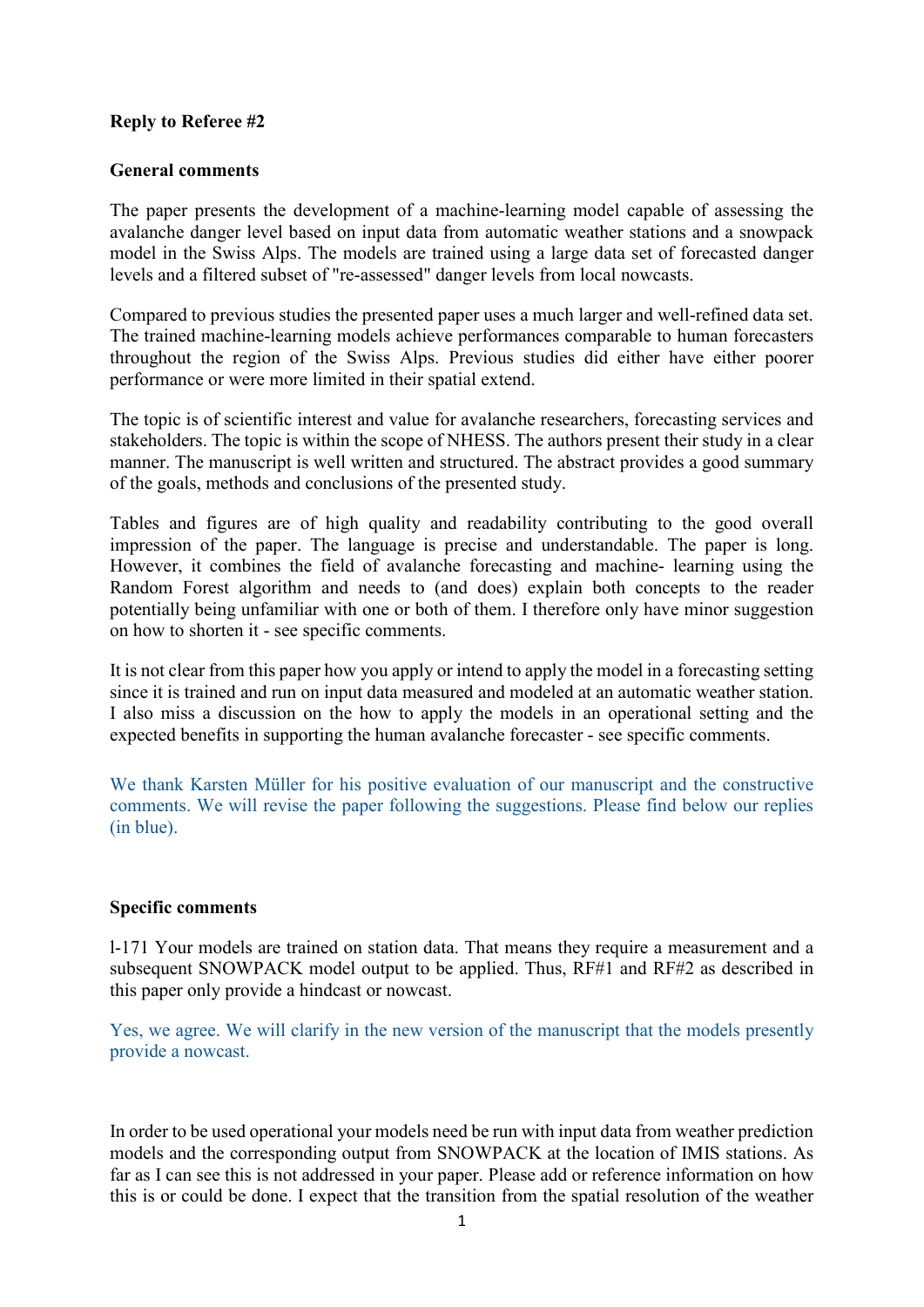model to the station site (especially in mountainous terrain) poses some scaling issues which might have an effect on performance/accuracy. This should be addressed in the discussion e.g. in connection to section 6.3.

We will emphasize that we present results for the nowcast mode of the model. We have already tested the model in forecast mode and it performed equally well (as presented by Perez et al., 2021). We will include a short outlook paragraph on the potential for running the model in forecast mode in the Discussion section.

l-207 Why do you only filter by elevation and not by aspect? I assume you do not filter by aspect because most (all used?) IMIS stations are on a flat field and thus cannot be assigned an aspect. Please add a short explanation.

The data sets for training and testing the models were computed with SNOWPACK simulations for the "flat" field. We have also tested the models with input data from SNOWPACK simulations computed for virtual slopes with different aspects (N, E, S, W). The results obtained for the different aspect are, however, outside of the scope of this paper. We will clarify in the revised manuscript that SNOWPACK simulations were computed for level terrain.

l-216 It seems legitimate to use the most recent winter seasons as test data. However, it should be ensured and stated that these do not exhibit any special avalanche conditions not or barely seen during previous winters - have you considered/tested a random draw from all data with an equal amount from each month as an alternative? If yes, what was the effect on model accuracy.

We discarded random train/test to avoid correlated data from closer stations and days to be in the training and test sets at the same time. The random forest model was optimized by using a 5-fold cross-validation method (please see Sections 3.4 and 4). To this end, the training data were divided into 5 subsets, in this case containing several winter seasons with an approximate size of 20 % of the training data. The two recent winter seasons were used for a final evaluation of the model's performance. This test sets, for either the *D*<sub>tidy</sub> or *D*<sub>forecast</sub>, contain enough data samples for each danger level (Figure 3d).

Please refer to the reply to Referee #1 where we address this issue in more detail, please also see the Figure we provide there.

l-275 "Note that this last step..." - what do you mean by this sentence? It is not clear to me to which "last step" you refer and what the effect on model performance is. Could you clarify?

We refer to the step of feature selection by Recursive Feature Elimination (RFE) as described in that paragraph. In the sentence we provide an explanation why we used RFE rather than relying on internal feature ranking. We clarify this issue in the revised manuscript.

l-355 While the section "Exemplary case studies" is useful for the reader in order to get an overview over potential model outcomes in relation to published avalanche forecasts, it is not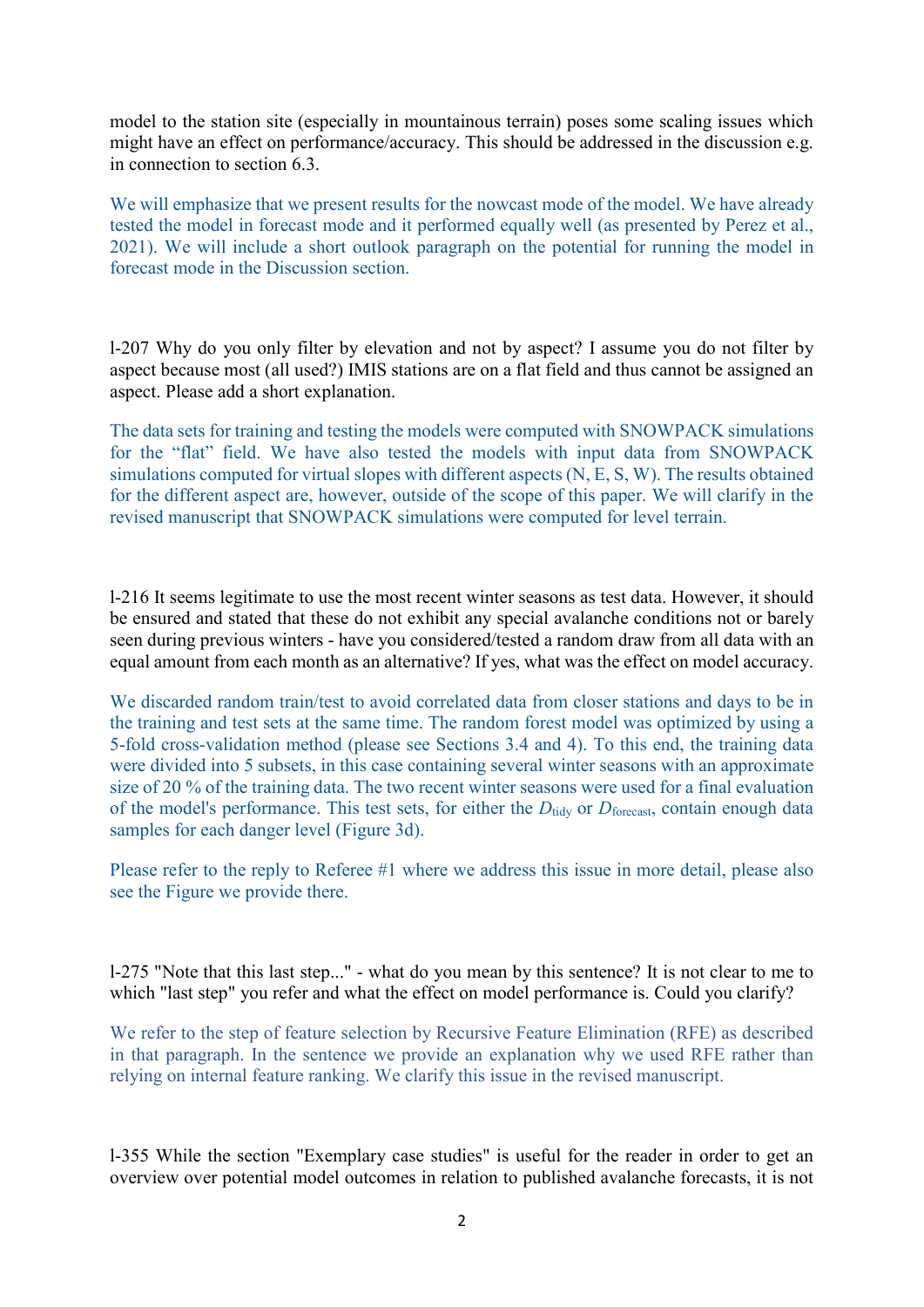necessary for the understanding of the paper. Considering that the paper is already very long, I suggest to move this section and Fig.8 to the Appendix or provide it as supplementary material.

Thanks, we will consider this suggestion. For the time being, we think it makes sense to keep this section in the main part of the manuscript. These cases are illustrative examples of the model output and show the overall performance in different situations. In addition, it helps to interpret the videos provided as supplementary material.

l-328 What is the "daily averaged accuracy"? Is it the average of the predictions from RF#1 and RF#2 or is it the average of the results from all stations within a forecasting region with regard to Dforecast for that region?

We will remove "averaged" as it was computed the daily accuracy per model.

l-405 The last two sentences in this section should be revised. I understand it such that performance was lower because the danger levels (1 and 3) - that have highest prediction performance - are less common in these regions. However, I had to read it several times to understand what you mean.

We will clarify these statements in the revised manuscript.

It would also be interesting to know if you could identify common traits for stations/sites that had a high accuracy (e.g. >0.8): specific elevations, typical snow or weather conditions?

Thank you for this interesting suggestion. However, the paper is already long and we prefer to provide more insight into site-specific performance in a future publication.

l-540 see comment for l-171

We will include more details about the setup in forecast mode.

l-573 Your features include several stability indices and information on weak layers. Does that mean the provided stability information from SNOWPACK is not good enough to detect/predict persistent weak layers or the stability related to them?

As mentioned, it is presently not fully clear where the regional differences stem from. In fact, our model does include stability information, but a concurrent study has recently shown that for stability prediction actually better predictor variables exist than, for instance, the skier stability index provided by SNOWPACK (Mayer et al., 2021).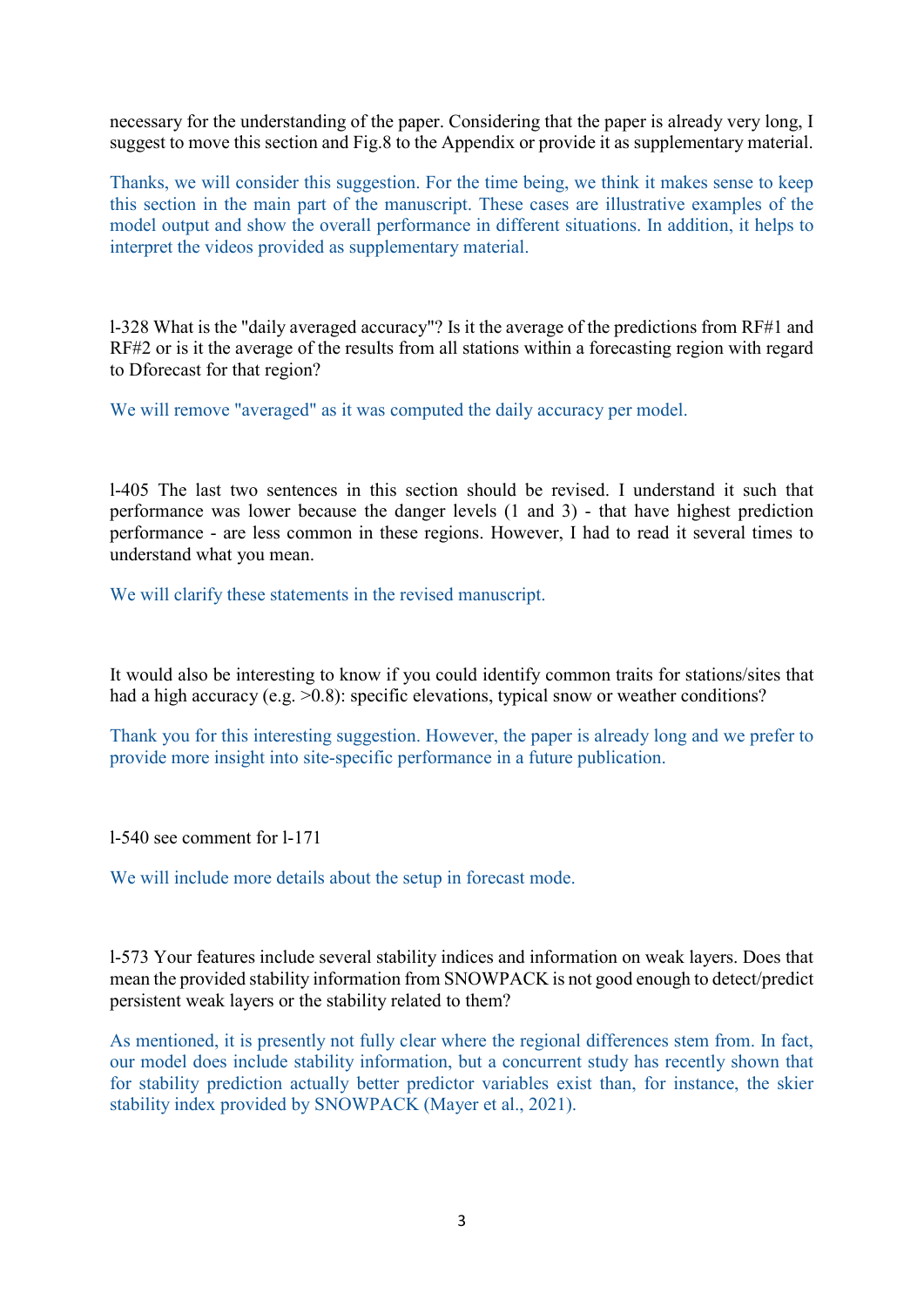l-591 Could you discuss the intended operational application of the models and their main benefits to the human forecaster in more depth. I could imagine that the models would be useful in deciding when to increase or decrease the danger level and to assess the spatial or temporal extend of a given danger level.

As mentioned above, we will include a short outlook paragraph on the setup used during operational testing of the model during the winter 2021-2022

l-602 It would also be interesting to know in the discussion what your expectations on model performance are. I would argue that your results are as best as it can get. You state that a human forecaster has an average accuracy of 76%. You use the assessment by the human forecaster as your labels. Thus, the model inherits human mistakes and biases. For RF#2 these biases are somewhat corrected for or at least replaced by biases or mistakes in human assessed nowcasts.

We agree. As we measured the model's performance using a noisy target variable (forecast danger level, "tidy" danger level), we cannot expect obtaining a model accuracy that is higher than the (unknown) errors in the forecast. Even a perfect model would show (seemingly) mediocre performance if compared with a ground truth which is very noisy. We explicitly address this issue in Section 5.2 and also illustrate it with the exemplary case studies.

l-603 It is not clear from your paper that your model "predicts" avalanche danger. I read it that your model can be used to validate or quality control a published forecast once data has been measured at an IMIS station.

We agree. However, we have already used the model in forecast mode with good success. We will shortly describe this in a new outlook paragraph as mentioned above.

l-610 see comment for l-573

Please, see reply to your comment above.

# **Technical comments**

l-141 "...which jointly account for more than 75% of the cases." Change to "which jointly account for 77% of the cases."

We will change as suggested.

Fig.3 ideally the y-axis of the DL proportion [%] plot for Dforecast would have the same maximum value - currently these are 50% and 40%.

We will modify the Figure as suggested.